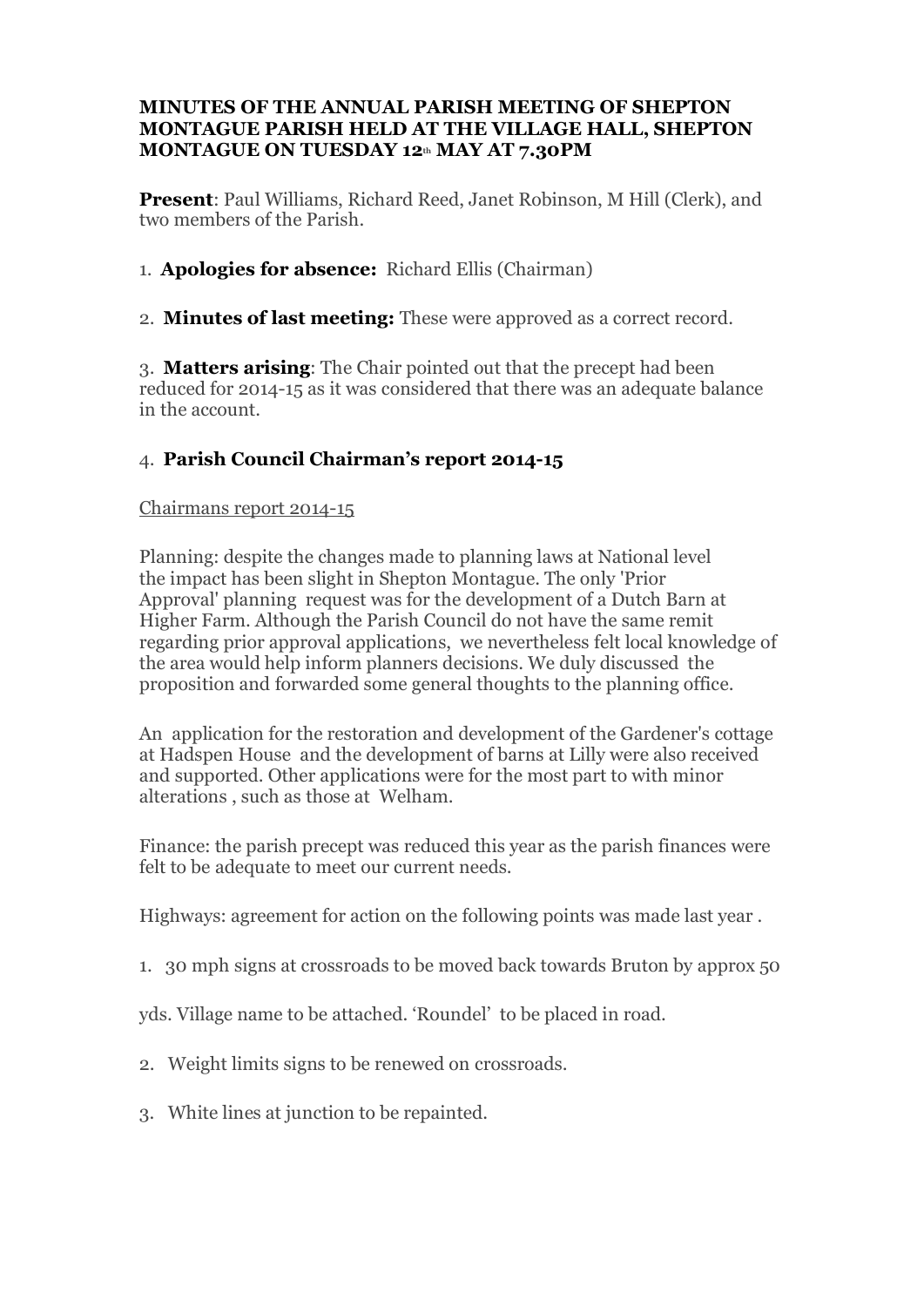4. White lines at edge of road, emphasising narrow section, running from bus shelter down towards the old post office to be repainted and extended, roundel 'slow' to be placed in road

5. White lines at junction of Verrington lane to be repainted

6. 30 mph sign to be moved 75 yds towards Welham at point where slip road branches off towards Wincanton. Recently there has been reports that the council have been out to make detailed preparations ,but as yet no action has been forthcoming.

The heavy traffic caused by the closure of the bridge at Cary now seems to have diminished.

SID results still show a fairly constant flow of traffic through the village on a daily basis with most vehicles staying below forty mph, though sadly less than 50% adhering to the 30 mph speed limit. The improved signage should help and we can review this going forward.

The improved signage at Park Wall cottage has been installed and seems to have made a difference.

Salt and grit for the roads was once again collected but , due to the mild conditions this winter, do not seem to have been needed.

Chair: once again it has been a pleasure working with everyone on the Parish Council and I would like to thank them for their hard work , their help and their good advice. I would also like to thank Mike Beech and Anna Groskop for their invaluable help and guidance and for their work behind the scenes. I would particularly like to thank Margaret Bowden for her hard work and patience as Parish Clerk, without whom the job would be impossible.

Lastly I would like to thank Peter Costen for all his hard work and dedication to the life of the village, as he is stepping down this year after the best part of 25 years on the parish Council. I would like to wish him the very best in his new home in Kilmington.

Richard Ellis, Chair.

Paul Williams also gave a vote of thanks to Peter Costen on behalf of the Parish Council, for his many years of hard work and contribution as Parish Councillor. Peter has had to stand down as he has recently moved out of the village.

## **5. Presentation of the Parish Council accounts (unaudited).**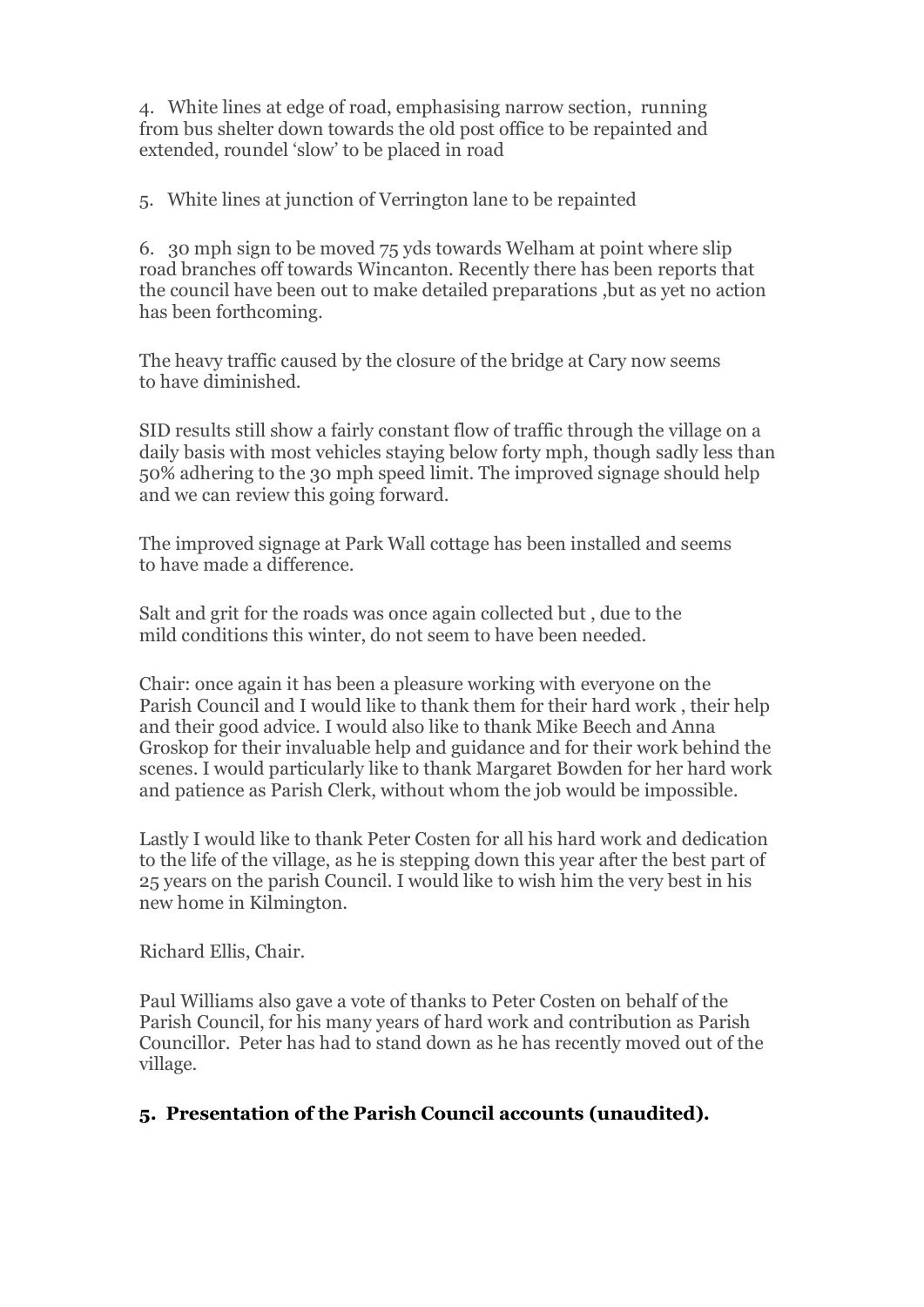## *INCOME AND EXPENDITURE FOR YEAR ENDING 31ST MARCH 2015*

| <b>INCOME</b><br><u>2014/15</u> |           | <u>EXPENDITURE 2014/15</u> |         |
|---------------------------------|-----------|----------------------------|---------|
| Bal B/F                         | £1,904.08 | <b>SALC</b>                | £50.97  |
| Precept                         | £2,285.00 |                            |         |
| Council tax reduction           | £85.00    | Village Hall               | £100.00 |
| support grant                   |           | CAB                        | £20.00  |
|                                 |           | Clerk annual pay $£450.00$ |         |
|                                 |           | Zurich Insurance £243.80   |         |
|                                 |           | Audit                      |         |
|                                 |           | Churchyard                 | £700.00 |

| Total |           | £4,274.08                                    | Total | £1,564.77 |
|-------|-----------|----------------------------------------------|-------|-----------|
|       | £2,709.31 | Income minus Expenditure equals              |       |           |
| 2015  | £2,809.31 | Balance as per bank statement @ 31st March   |       |           |
|       | £100.00   | less unpresented cheque for Village Hall     |       |           |
| 2015  | £2,709.31 | <u>Balance as per cash book @ 31st March</u> |       |           |

The clerk distributed copies of the Parish Council accounts for the year ended 31st March 2015 showing that the balance in the Parish Council bank account stood at £2809.31 with one cheque for £100 being unpresented, leaving £2709.31 to be carried forward to 2015-2016.